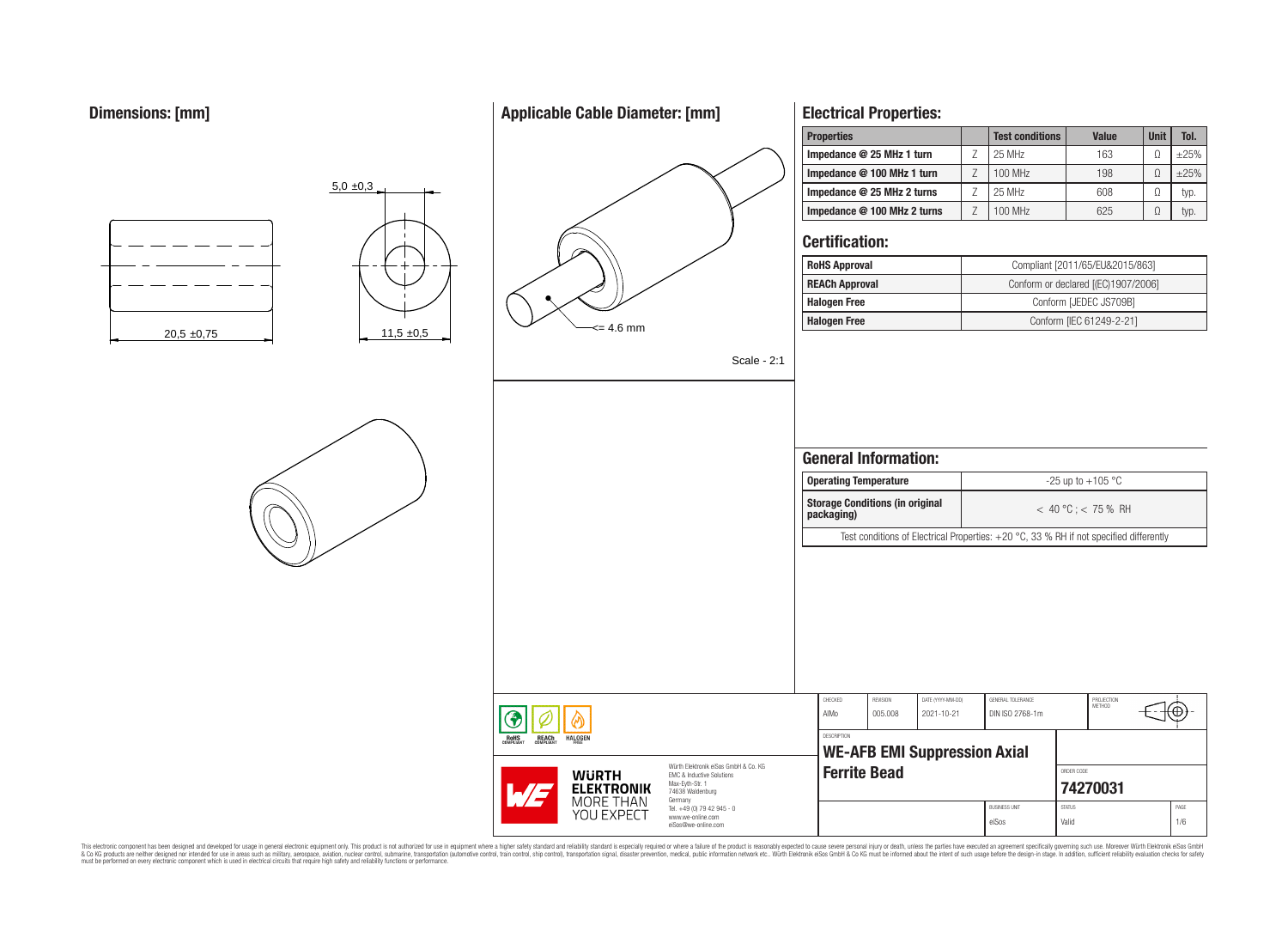### **General Properties:**

| <b>Properties</b>           |              | <b>Value</b> | <b>Unit</b>    | Tol. |
|-----------------------------|--------------|--------------|----------------|------|
| <b>Cable Diameter Max.</b>  |              | 4.6          | mm             |      |
| <b>Material</b>             |              | 4 W 1500     |                |      |
| <b>Initial Permeability</b> | μ,           | 1500         |                | typ. |
| <b>Curie Temperature</b>    | $\cap$<br>ι. | 120          | $\circ$ $\cap$ | typ. |
| <b>Test Cable</b>           |              | AWG26        |                |      |
| <b>Test Cable Length</b>    |              | 165          | mm             |      |

**Typical Impedance Characteristics:**



This electronic component has been designed and developed for usage in general electronic equipment only. This product is not authorized for subserved requipment where a higher selection equipment where a higher selection

◈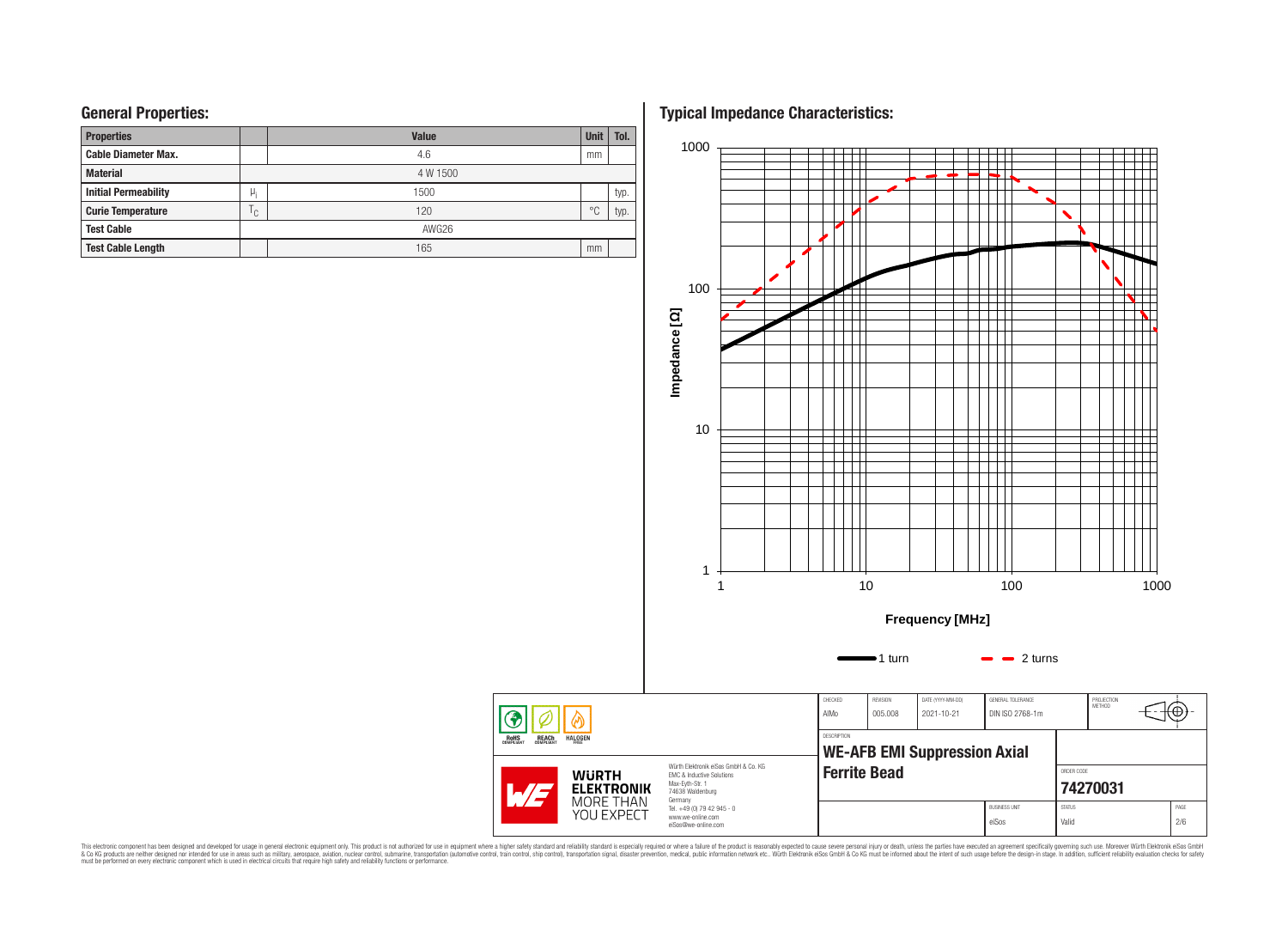

This electronic component has been designed and developed for usage in general electronic equipment only. This product is not authorized for subserved requipment where a higher selection equipment where a higher selection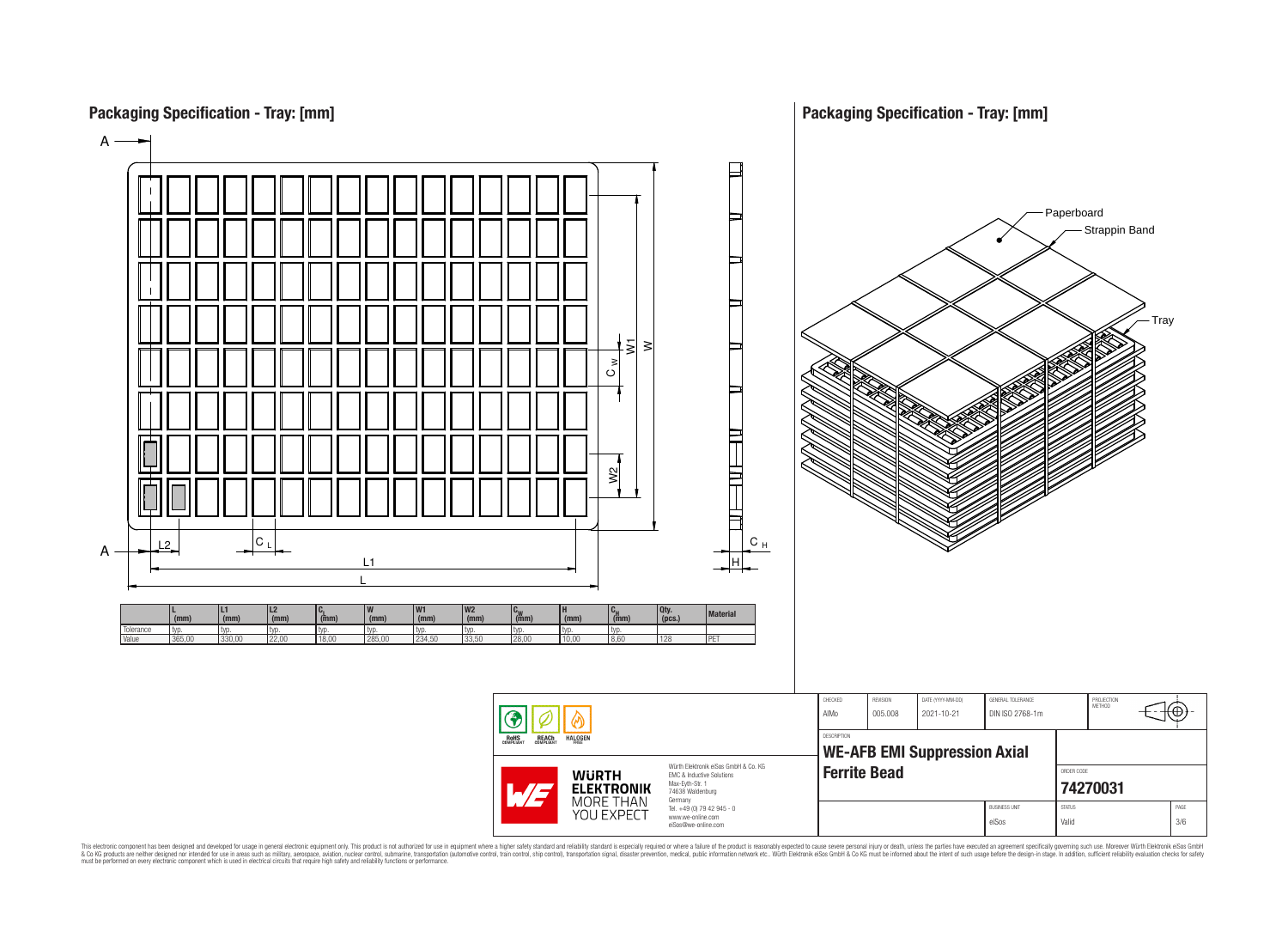![](_page_3_Figure_0.jpeg)

This electronic component has been designed and developed for usage in general electronic equipment only. This product is not authorized for subserved requipment where a higher selection equipment where a higher selection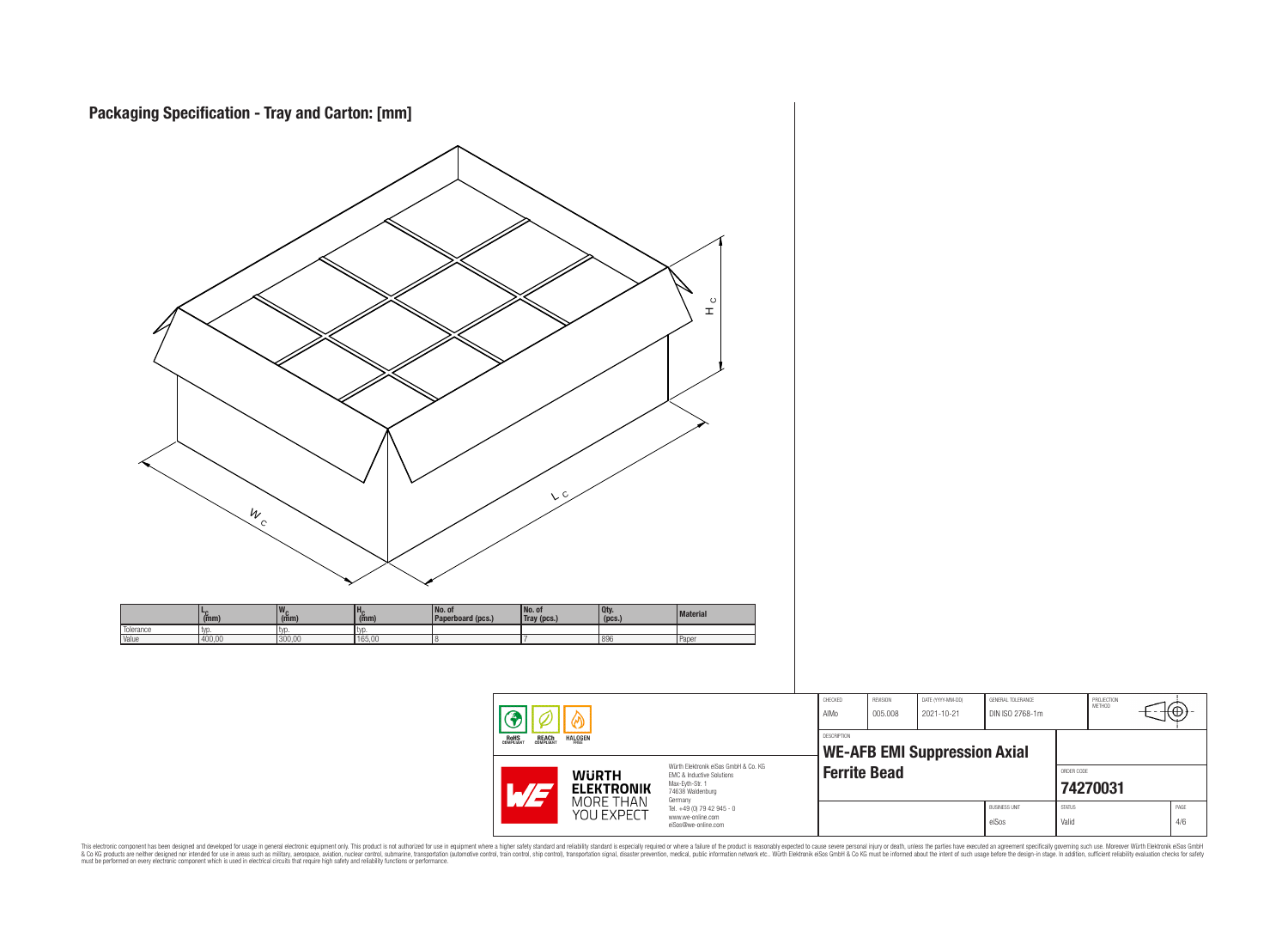## **Cautions and Warnings:**

## **The following conditions apply to all goods within the product series of WE-AFB of Würth Elektronik eiSos GmbH & Co. KG:**

#### **General:**

- This electronic component is designed and manufactured for use in general electronic equipment.
- Würth Elektronik must be asked for written approval (following the PPAP procedure) before incorporating the components into any equipment in fields such as military, aerospace, aviation, nuclear control, submarine, transportation (automotive control, train control, ship control), transportation signal, disaster prevention, medical, public information network, etc. where higher safety and reliability are especially required and/or if there is the possibility of direct damage or human injury.
- Electronic components that will be used in safety-critical or high-reliability applications, should be pre-evaluated by the customer.
- The component is designed and manufactured to be used within the datasheet specified values. If the usage and operation conditions specified in the datasheet are not met, the wire insulation may be damaged or dissolved.
- Do not drop or impact the components, the component may be damaged
- Würth Elektronik products are qualified according to international standards, which are listed in each product reliability report. Würth Elektronik does not warrant any customer qualified product characteristics beyond Würth Elektroniks' specifications, for its validity and sustainability over time.
- The responsibility for the applicability of the customer specific products and use in a particular customer design is always within the authority of the customer. All technical specifications for standard products also apply to customer specific products.

### **Product specific:**

- Cleaning and Washing:
- Washing agents used during the production to clean the customer application might damage or change the characteristics of the component. Washing agents may have a negative effect on the long-term functionality of the product.

### **Potting:**

• If the product is potted in the customer application, the potting material might shrink or expand during and after hardening. Shrinking could lead to an incomplete seal, allowing contaminants into the core. Expansion could damage the components.. We recommend a manual inspection after potting to avoid these effects.

### **Storage Conditions:**

• A storage of Würth Elektronik products for longer than 12 months is not recommended. The material characteristics of the electronic components form a limiting factor for the storage stability. Therefore, all products shall be used within the period of 12 months based on the day of shipment.

- Do not expose the components to direct sunlight.
- The storage conditions in the original packaging are defined according to DIN EN 61760-2.
- The storage conditions stated in the original packaging apply to the storage time and not to the transportation time of the components.

### **Packaging:**

• The packaging specifications apply only to purchase orders comprising whole packaging units. If the ordered quantity exceeds or is lower than the specified packaging unit, packaging in accordance with the packaging specifications cannot be ensured.

### **Handling**

- Violation of the technical product specifications such as exceeding the maximum outer diameter of the cable will void the warranty.
- The usage in an acid as well as salty environment can be the reason for oxide (rust) on the surface of the ferrite body, damage or changes of the material characteristics. The acid or salty environment may have a negative effect on the long-term function of the product.
- If a component is pre-assembled with an adhesive tape, the adhesive duration and operating temperature cannot be guaranteed. This depends on the surface where the component will be mounted on. It also depends on the environmental conditions the component is exposed to. The customer has to evaluate this for his specific application.
- The temperature rise of the component must be taken into consideration. The operating temperature is comprised of ambient temperature and temperature rise of the component.The operating temperature of the component shall not exceed the maximum temperature specified.

These cautions and warnings comply with the state of the scientific and technical knowledge and are believed to be accurate and reliable. However, no responsibility is assumed for inaccuracies or incompleteness.

| <b>REACH</b><br>COMPLIANT<br><b>HALOGEN</b><br>ROHS<br>COMPLIANT                                                                                                                      |  | CHECKED<br>AIMo                                           | REVISION<br>005.008                                                               | DATE (YYYY-MM-DD)<br>2021-10-21 | GENERAL TOLERANCE<br>DIN ISO 2768-1m |            | PROJECTION<br>METHOD          | +⊕,                    |  |             |
|---------------------------------------------------------------------------------------------------------------------------------------------------------------------------------------|--|-----------------------------------------------------------|-----------------------------------------------------------------------------------|---------------------------------|--------------------------------------|------------|-------------------------------|------------------------|--|-------------|
|                                                                                                                                                                                       |  | <b>DESCRIPTION</b><br><b>WE-AFB EMI Suppression Axial</b> |                                                                                   |                                 |                                      |            |                               |                        |  |             |
| Würth Elektronik eiSos GmbH & Co. KG<br><b>WURTH</b><br><b>EMC &amp; Inductive Solutions</b><br>Max-Eyth-Str. 1<br><b>ELEKTRONIK</b><br>$\mathcal{A}/\mathcal{A}$<br>74638 Waldenburg |  | <b>Ferrite Bead</b>                                       |                                                                                   |                                 |                                      | ORDER CODE | 74270031                      |                        |  |             |
|                                                                                                                                                                                       |  | MORE THAN<br>YOU EXPECT                                   | Germany<br>Tel. +49 (0) 79 42 945 - 0<br>www.we-online.com<br>eiSos@we-online.com |                                 |                                      |            | <b>BUSINESS UNIT</b><br>eiSos | <b>STATUS</b><br>Valid |  | PAGE<br>5/6 |

This electronic component has been designed and developed for usage in general electronic equipment only. This product is not authorized for use in equipment where a higher safety standard and reliability standard si espec & Ook product a label and the membed of the seasuch as marked and as which such a membed and the such assume that income in the seasuch and the simulation and the such assume that include to the such a membed and the such